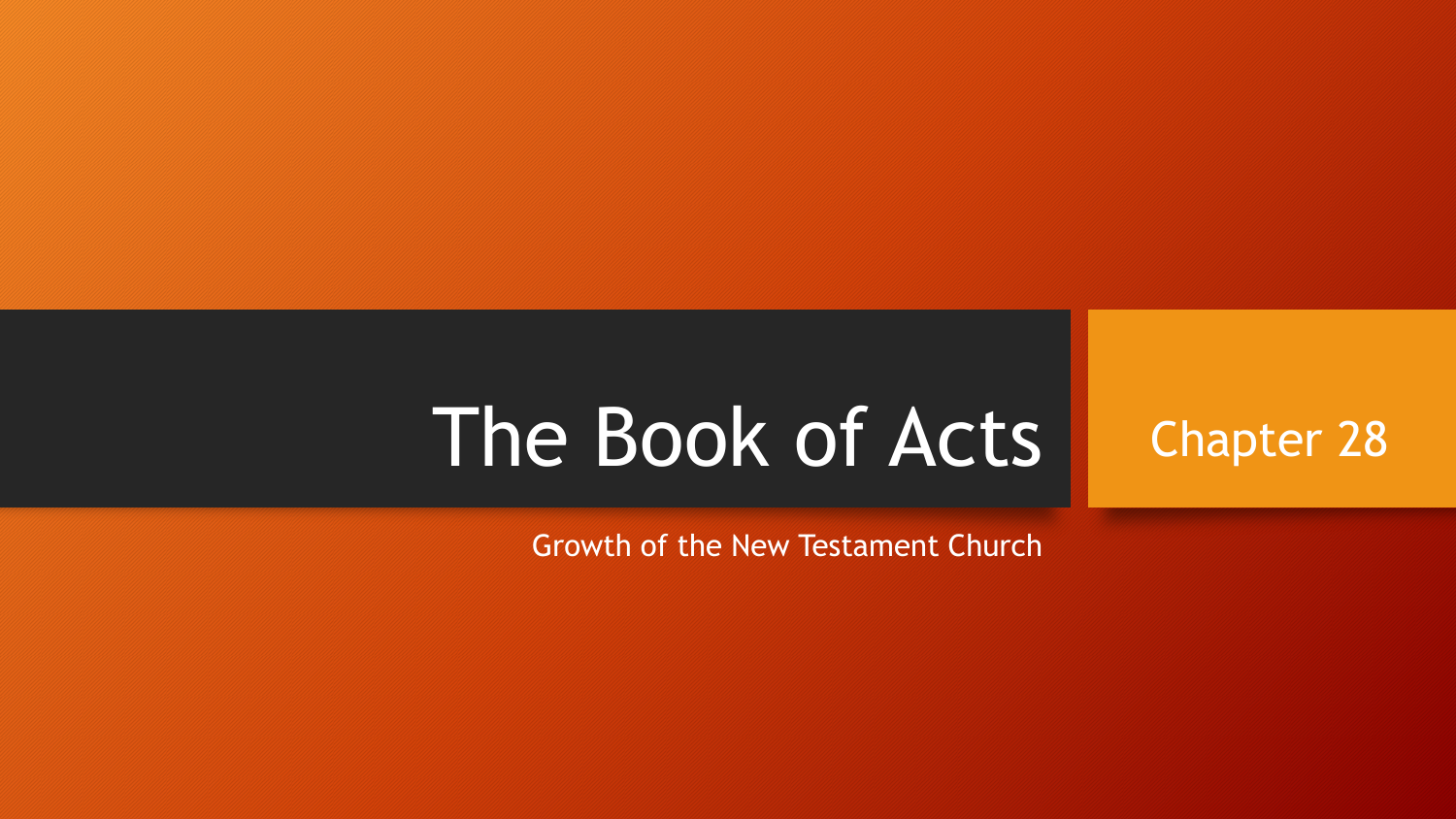## Quiz

- o What was the name of the centurion over Paul's voyage?
	- Julius
- o What two friends appear to be accompanying Paul in Acts 27?
	- **E.** Luke and Aristarchus
- o Fair Havens was a port on what island?
	- Crete
- o Why did the shipmaster not want to winter at Fair Havens?
	- Not a good port for a long stay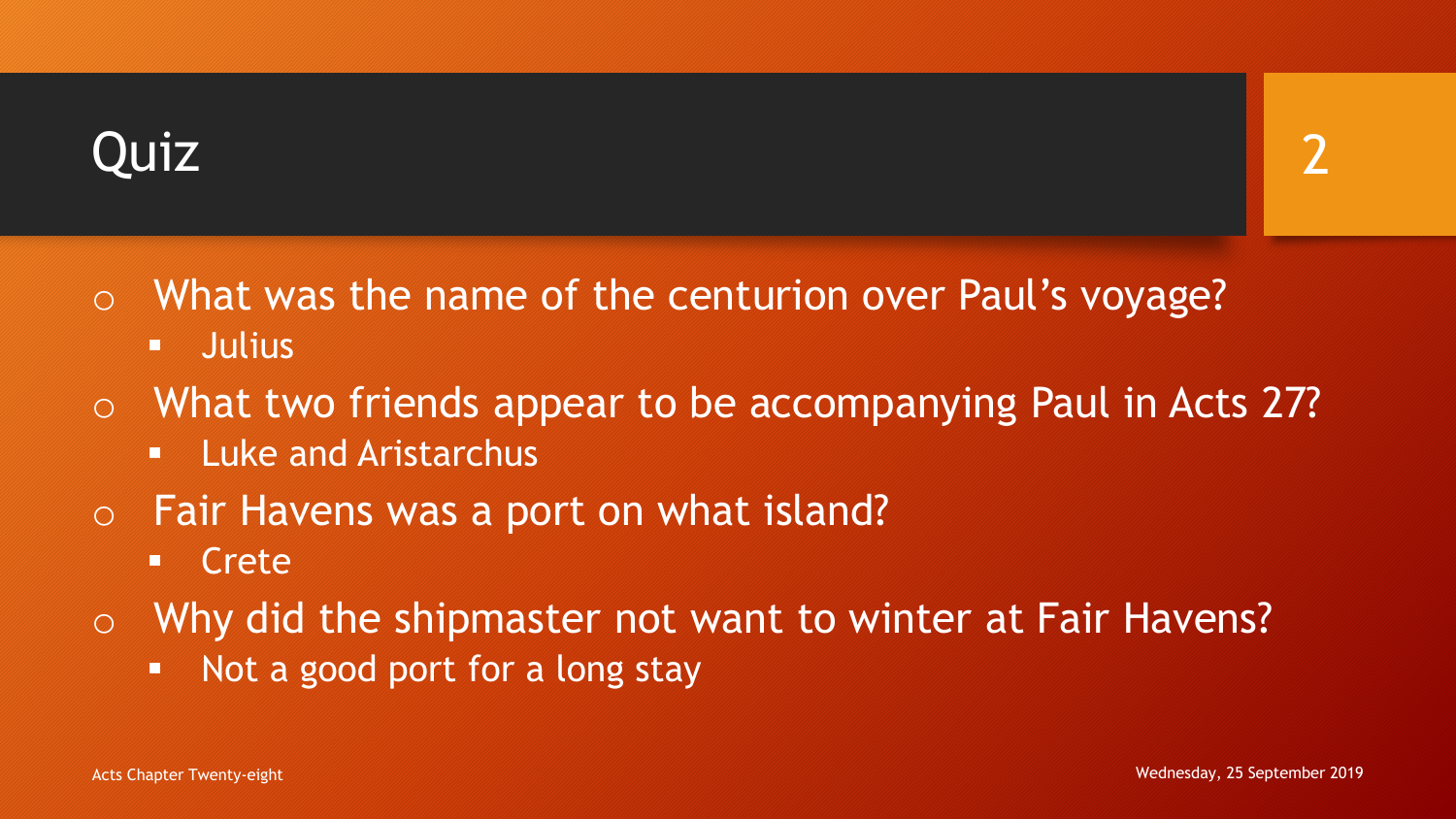## Quiz

- o What message did an angel give Paul during the storm?
	- He would reach Rome and all those who were with him.
- o How many days (at least) did the ship drift in the storm?  $-14$  (v.33)
- o How long is a fathom?
	- **The distance from fingertip to fingertip when arms are outstretched.**
- o How many people were on board the sinking ship?
	- $-276$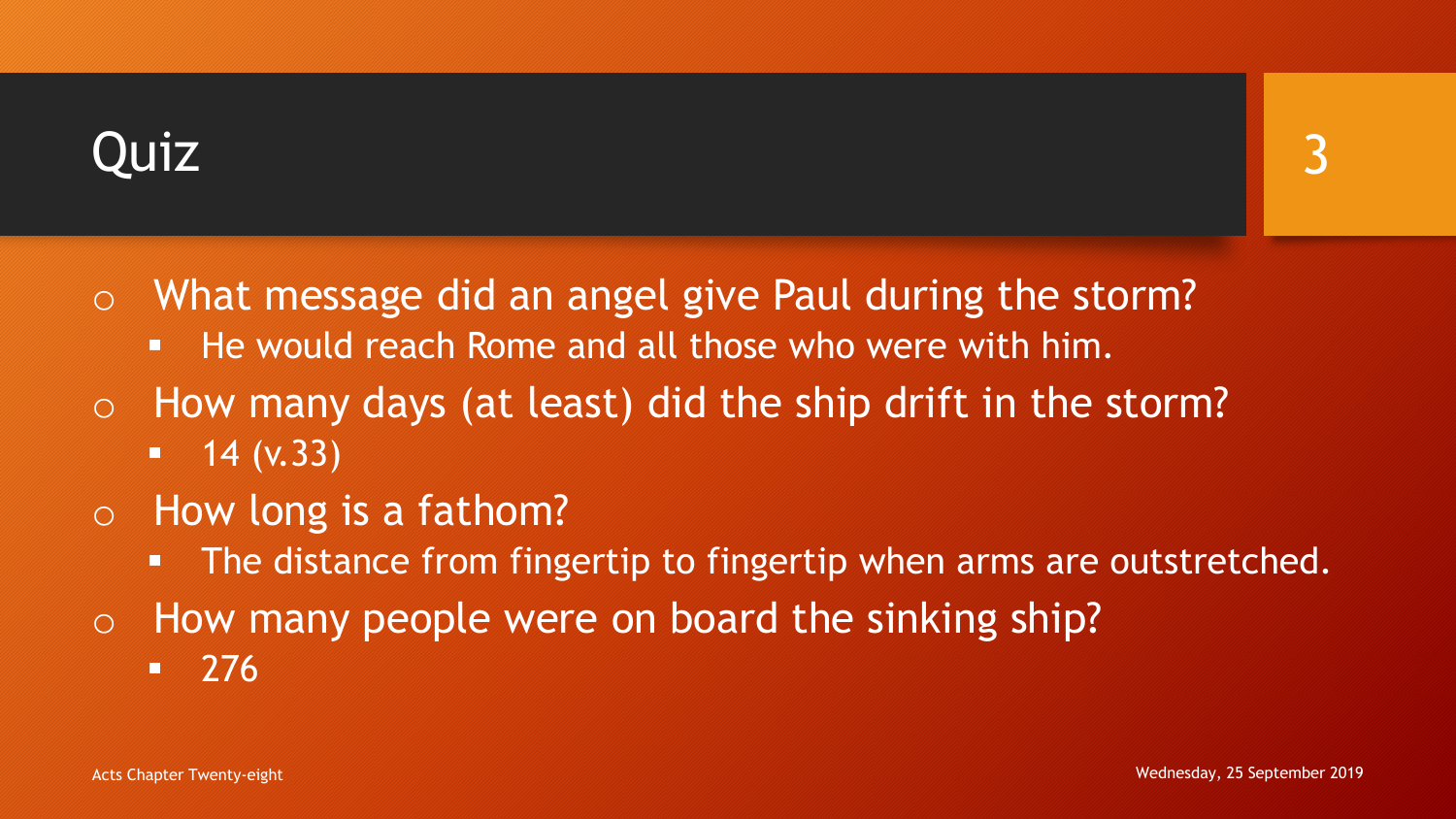### The Island of Malta, v.1-2

- o **7** The ship had crashed on the Island Melita or Malta.
- o The barbarous people were kind to the sailors.
	- **Barbarous simply means** that they spoke a foreign language other than Greek.



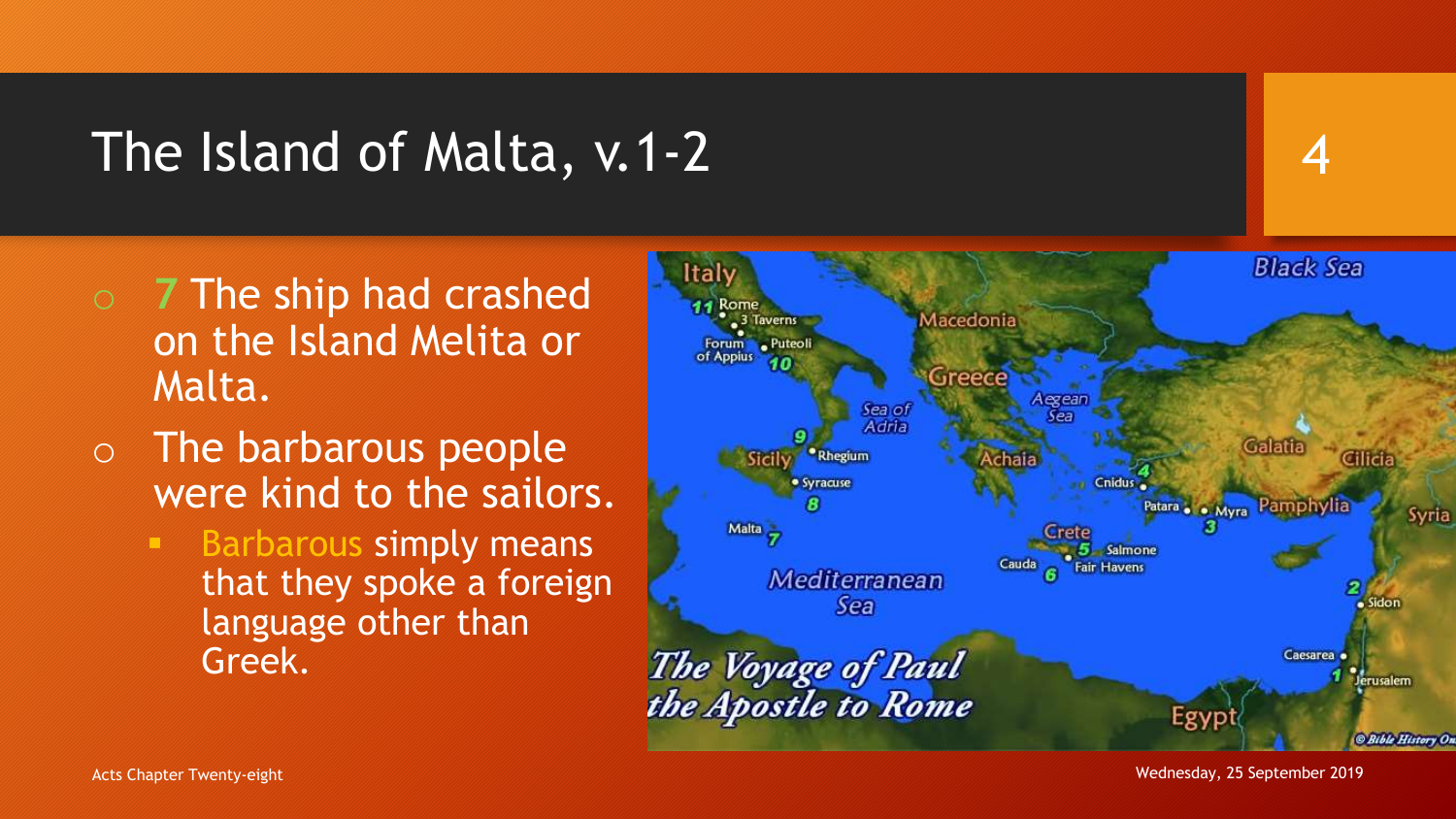## Paul's Snakebite, v.3-6

- $\circ$  As Paul helped to gather sticks for a fire a poisonous snake came out of the burning wood and bit him, v.3
	- Note the local people's reaction, v.4. He must be a murder because though he escaped the storm he is now going to die.
	- Paul shook off the snake into the fire and it did not hurt him, v.5
	- **The people expected Paul to swell up and suddenly die. The people** knew that such snakes were very deadly.
	- When Paul did not die, they changed their minds and thought he must be a god.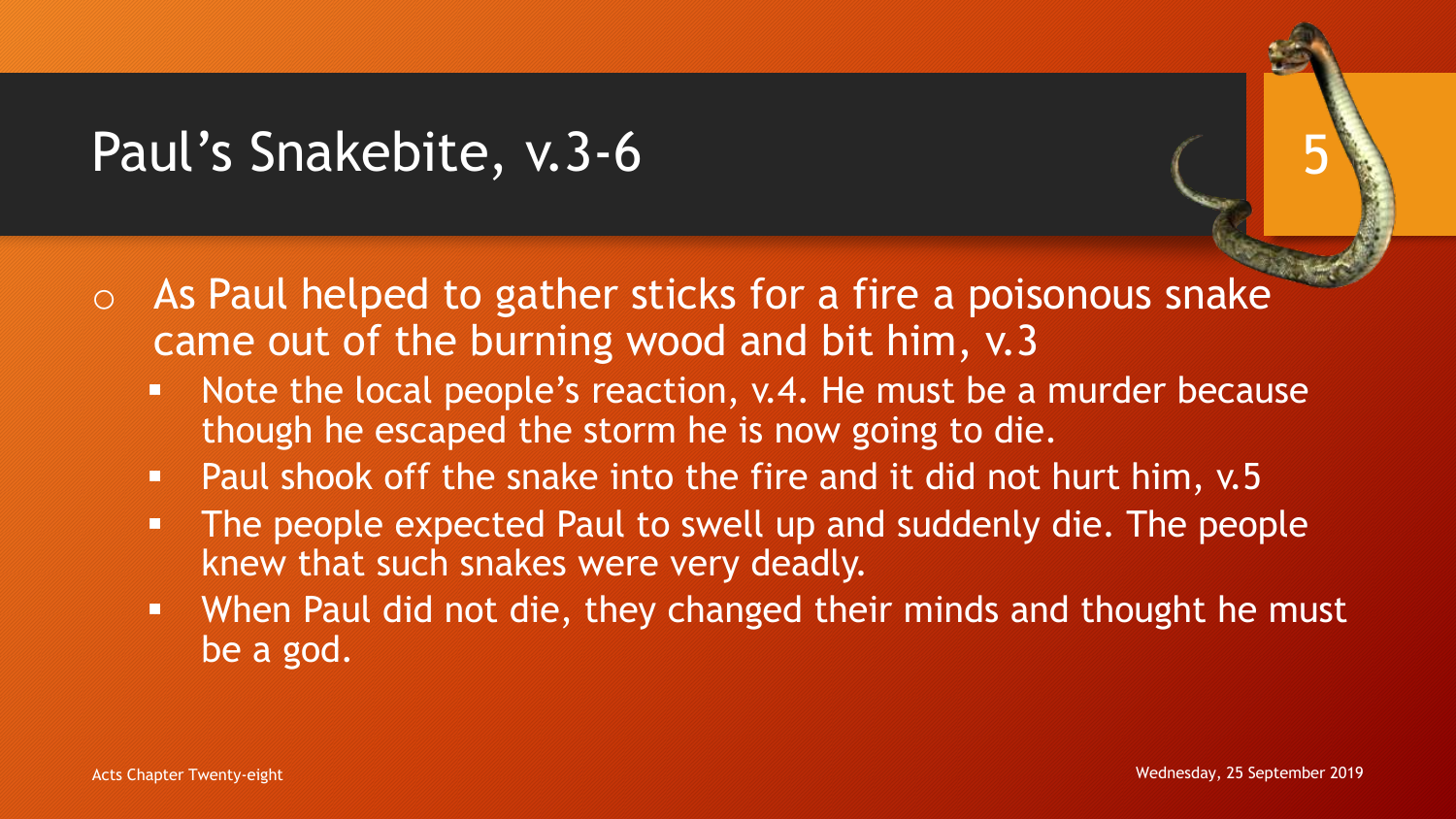## God healed Publius' father, v.7-10

- $\circ$  Near the place where the sailors came ashore was the property of the chief of the island named Publius, v.7
	- **He received or entertained them.**
	- He lodged them for three days.
		- This was probably temporary lodging until extended lodging could be found for them.
- o Publius' father was sick with dysentery, bowel ailment.\*
	- God, through Paul, healed the man, v.8
	- Other sick people on the island then came to be healed, v.9
- $\circ$  When they set sail, the grateful people gave them provisions.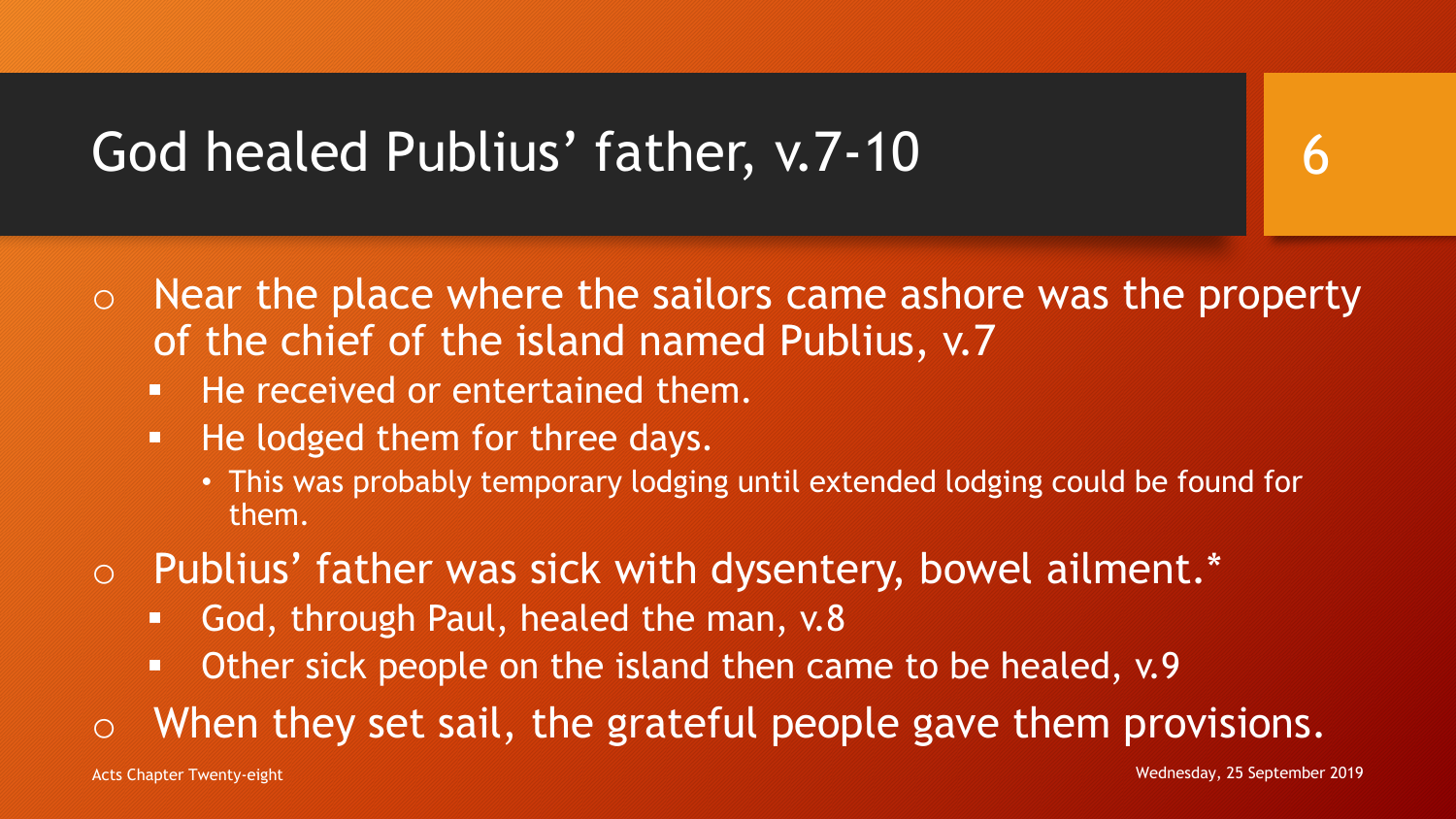#### Trip to Rome Resumed, v.11-15

- They stayed on Malta for 3 months, v.11
- They departed on a ship of Alexandria (in Egypt).\*
- 8 Their first 3-day stop was at Syracuse, v.12
- o **9** Next they fetched a compass and came to Rhegium, v.13 \*
- o **10** The wind from the south took them to Puteoli.
	- **There they fellowshipped with Christian brethren seven** days, v.14.\* The remaining journey was on foot.
	- **Other Christians met them along the land trip, v.15**

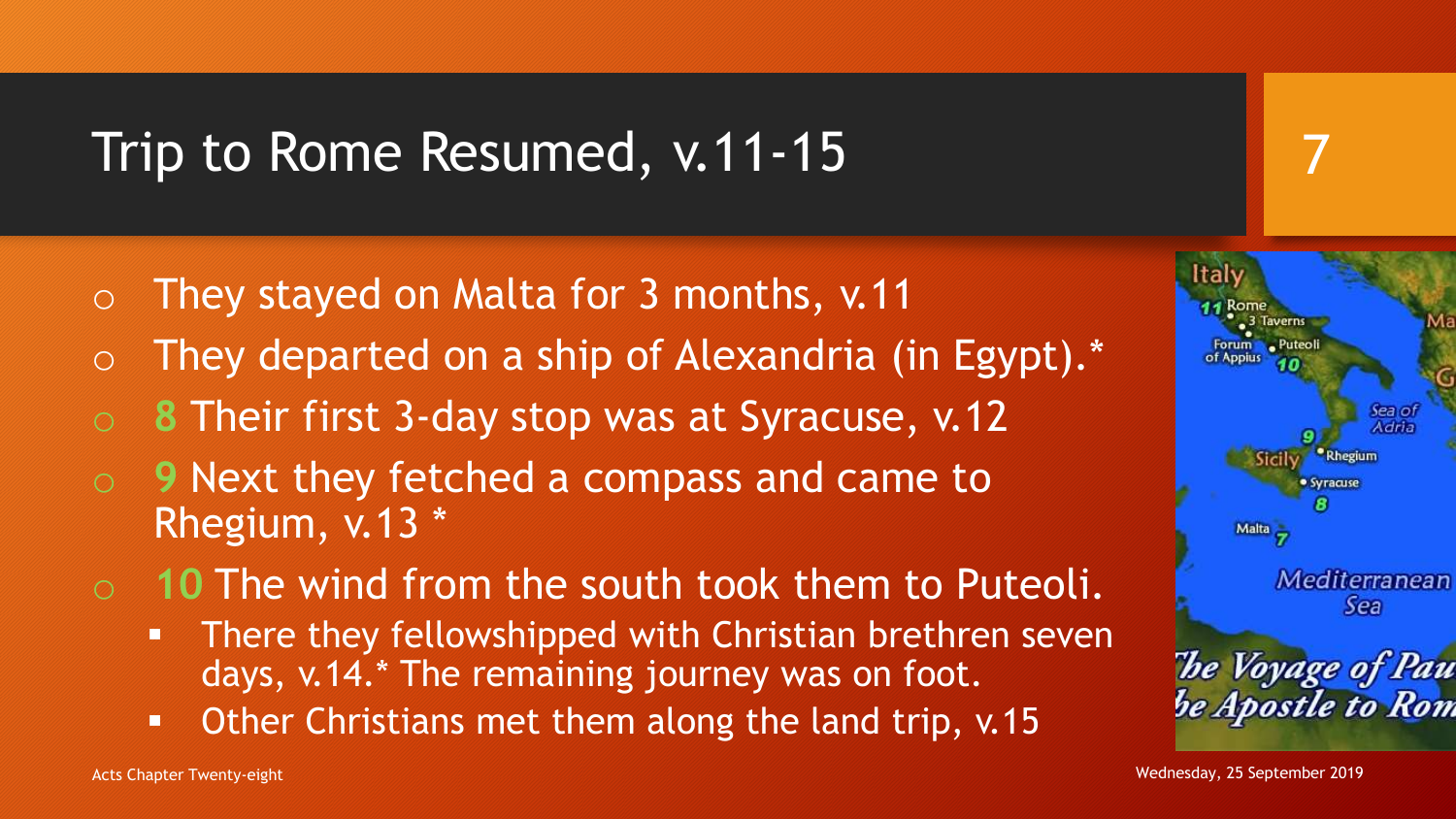#### Paul's Arrival in Rome, v.16

- o Upon arriving at Rome, Julius turned over the prisoners to the captain of the guard, but he arranged for Paul to have his own quarters with a guard, v.16 \*
- $\circ$  Guzik states, "At the time, Rome had a population of about two million - one million slave, one million free. Society was divided into roughly three classes: A small upper class, a large class of the poor, and slaves."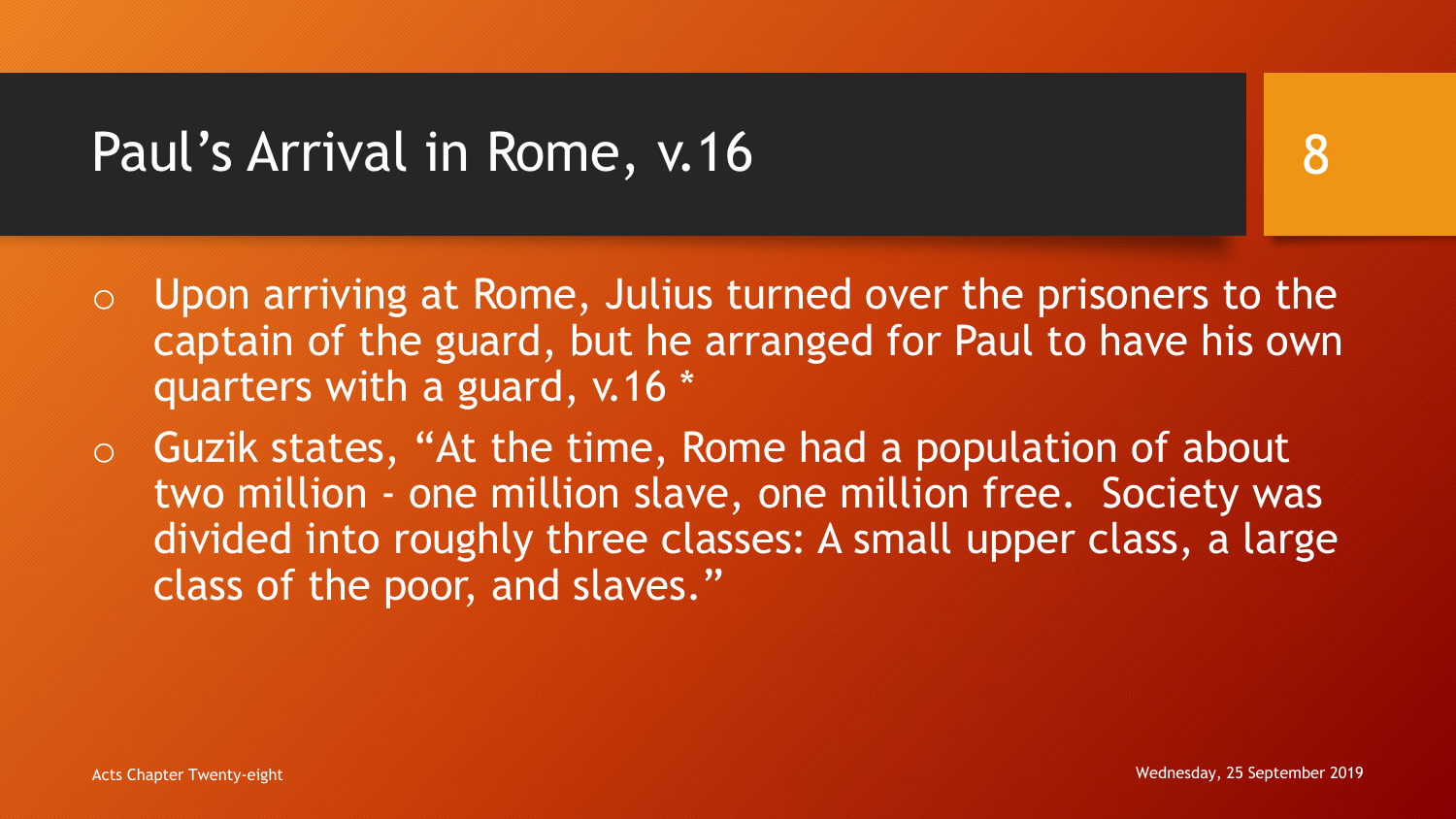## Paul Spoke to the Chief of the Jews, v.17-22

o He wanted the Jews to know exactly why he was arrested.

- He explained his innocence, v.17
- He notes the Roman's conclusion, v.18
- He reveals why he appealed to Caesar, v.19
- He said it was for the hope of Israel that he was chained, v.20
- o No accusations against Paul had reached them, v.21
	- **They may not have been as ignorant as they pretended.** \*
- o They invited Paul to tell them about "this sect" (Christianity), v.22. What a wonderful invitation!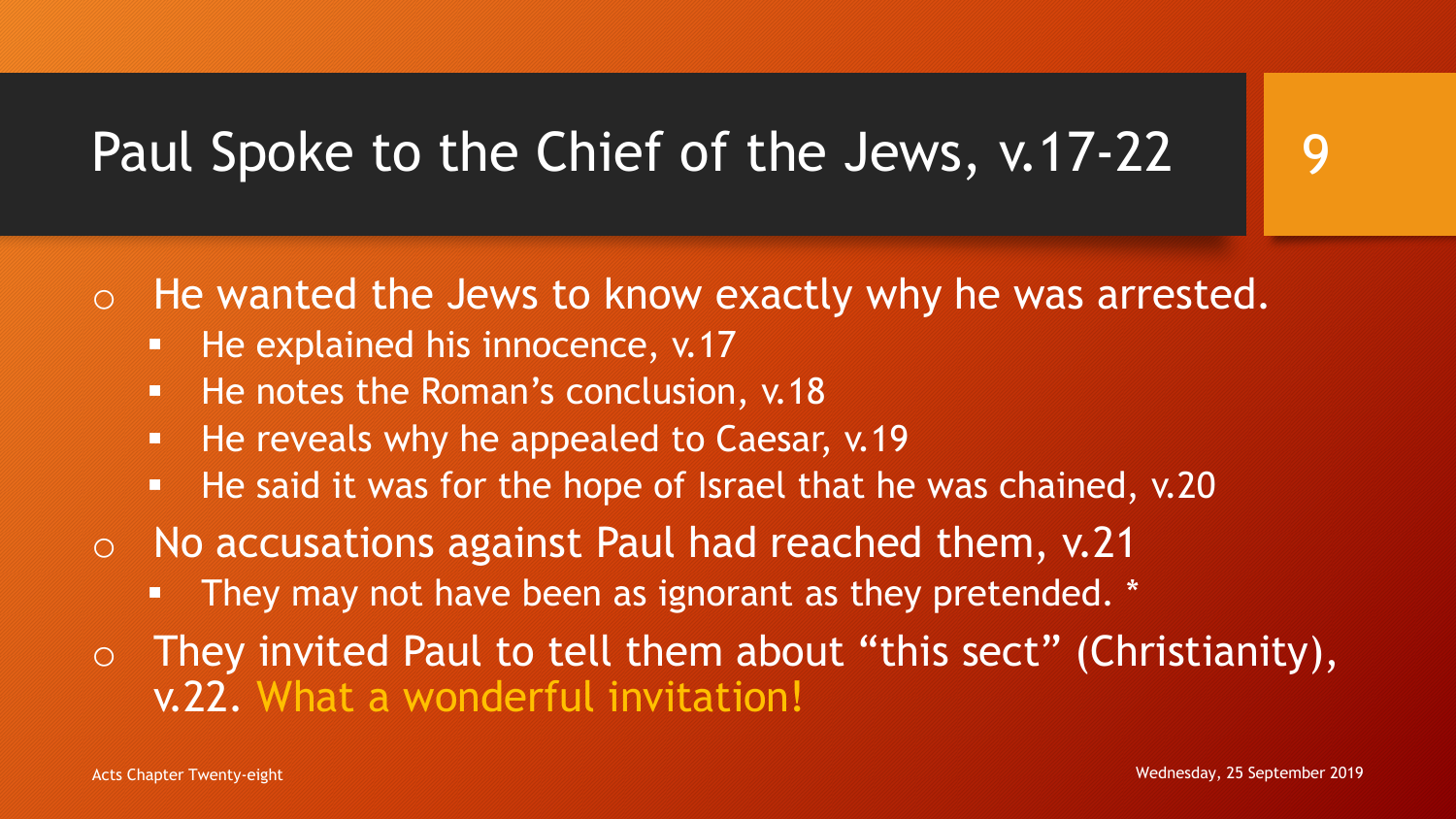# Paul Preached to the Gathered Jews, v. 23-29

- o The Jews came to hear Paul, v.23
	- He expounded and testified the kingdom of God (the Gospel)
	- He persuaded concerning Jesus from the OT all day long.\*
	- The response was mixed, v.24
- o When they disagreed, Paul quoted Isaiah, v.25-27
- Because the Jews rejected God's salvation, God sent it to the Gentiles, v.28. Their loss is our gain!
- Departing the Jews had great reasoning among themselves.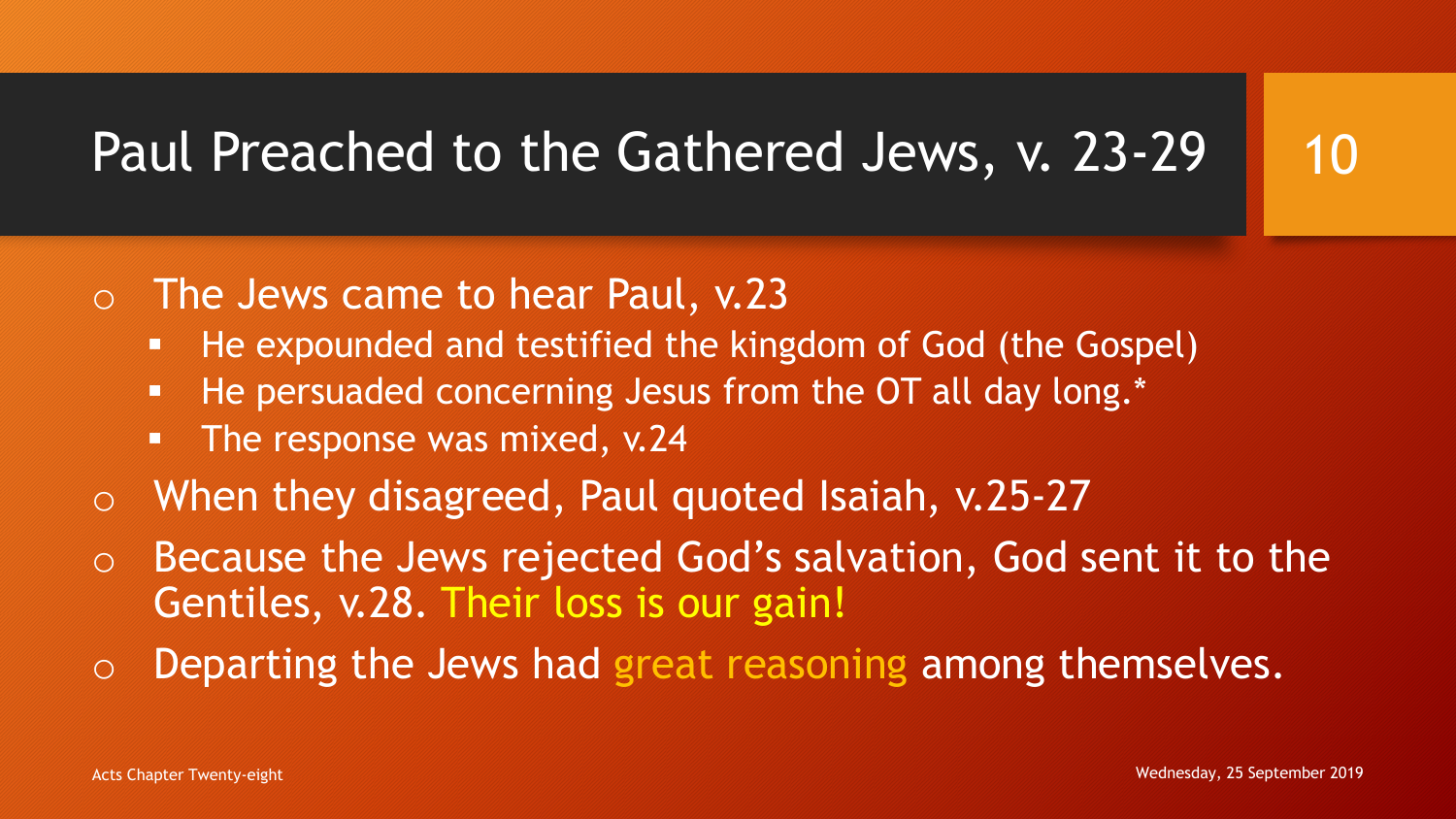### Two Years of Preaching, v.30-31

- o Paul lived two years in his own hired dwelling.
	- **Though he paid for rent, he was still constantly chained to a soldier.**
	- He received all who came to hear him.
	- His soldiers (up to 6 per day) all heard the Gospel day after day.
		- Eph 6:19-20
		- Php 1:12-13
		- Col 4:3-4
- o He preached the kingdom and taught concerning Christ.
	- He had confidence or freedom to preach
	- No one forbid him or hindered his preaching